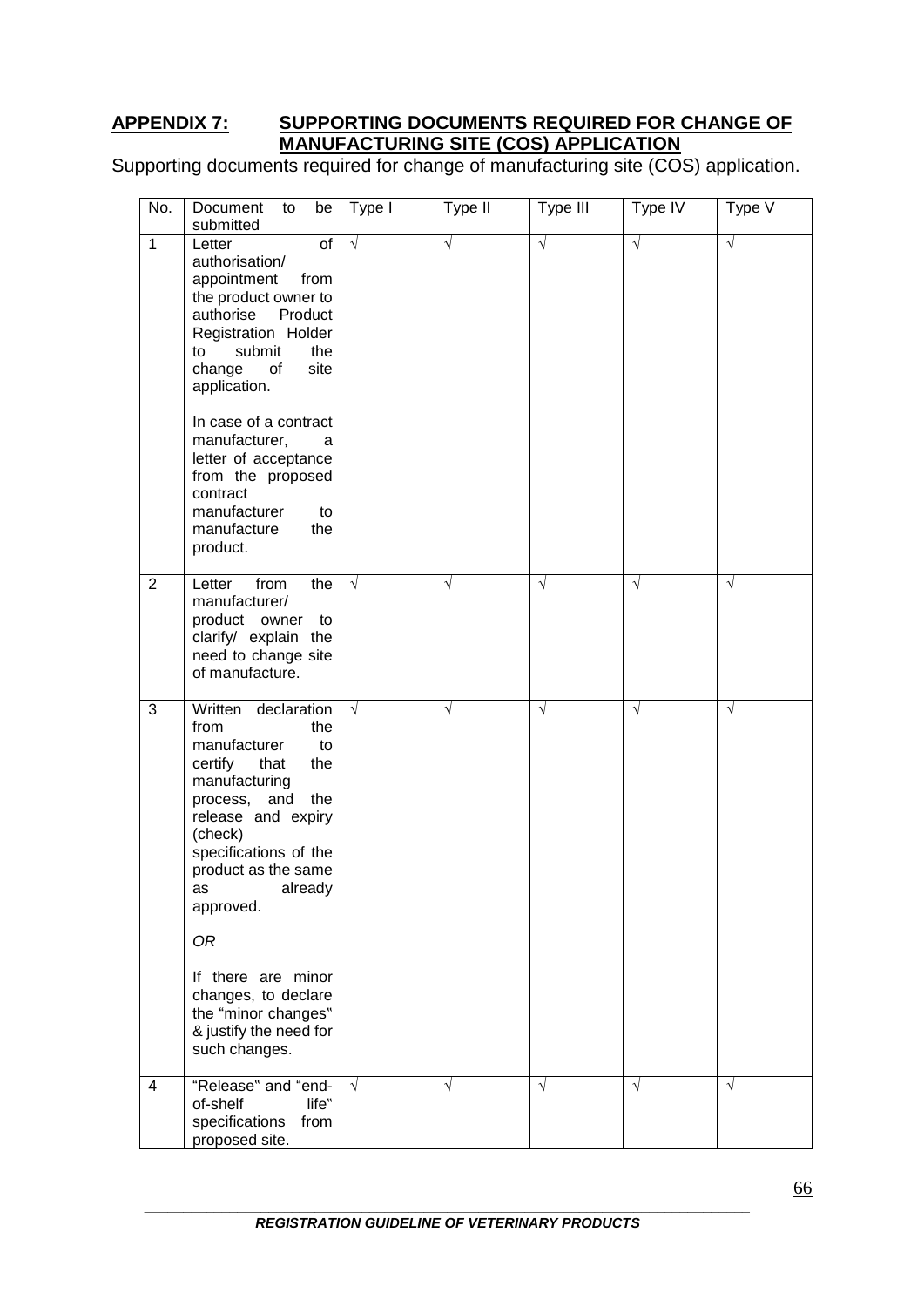| $\overline{5}$ | Original copy of the<br>Certificate of Free<br>Sale<br>(CFS)<br>$\prime$<br>Certificate<br>οf<br>Pharmaceutical<br>Product (CPP) and<br>notarised<br>Good<br>Manufacturing<br>Practice (GMP) from<br>the source country<br>of<br>the<br>new<br>manufacturing<br>site<br>in the case of an<br>imported product<br>0R                                                                                                                         | $\sqrt{ }$ | $\sqrt{}$  | $\sqrt{}$  | $\sqrt{}$  | $\sqrt{}$ |
|----------------|---------------------------------------------------------------------------------------------------------------------------------------------------------------------------------------------------------------------------------------------------------------------------------------------------------------------------------------------------------------------------------------------------------------------------------------------|------------|------------|------------|------------|-----------|
|                | of<br>Letter<br>confirmation<br>on<br>GMP status or valid<br>manufacturer's<br>license for the new<br>manufacturing site.                                                                                                                                                                                                                                                                                                                   |            |            |            |            |           |
| 6              | Specification of the<br>drug substance                                                                                                                                                                                                                                                                                                                                                                                                      | $\sqrt{ }$ | $\sqrt{}$  | $\sqrt{}$  | $\sqrt{}$  | $\sqrt{}$ |
| $\overline{7}$ | Product<br>formula/<br><b>Batch</b><br>Manufacturing<br>Formula                                                                                                                                                                                                                                                                                                                                                                             | $\sqrt{ }$ | $\sqrt{}$  | $\sqrt{}$  | $\sqrt{}$  | $\sqrt{}$ |
| 8              | of<br>Original<br>copy<br>Certificate<br>of<br>Analysis (CoA) from<br>the<br>new<br>manufacturing site.                                                                                                                                                                                                                                                                                                                                     | $\sqrt{ }$ | $\sqrt{ }$ | $\sqrt{ }$ | $\sqrt{ }$ |           |
| 9              | Comparative batch<br>analysis data of drug<br>product of at least<br>production<br>two<br>batches (or<br>one<br>production<br>batch<br>and two pilot batch)<br>from the proposed<br>site and last three<br>batches from the<br>current site; batch<br>analysis data on the<br>full<br>next<br>two<br>production batches<br>should be available<br>upon<br>request<br>or<br>reported if outside<br>specifications (with<br>proposed action). | $\sqrt{ }$ | $\sqrt{ }$ | $\sqrt{ }$ | $\sqrt{}$  |           |